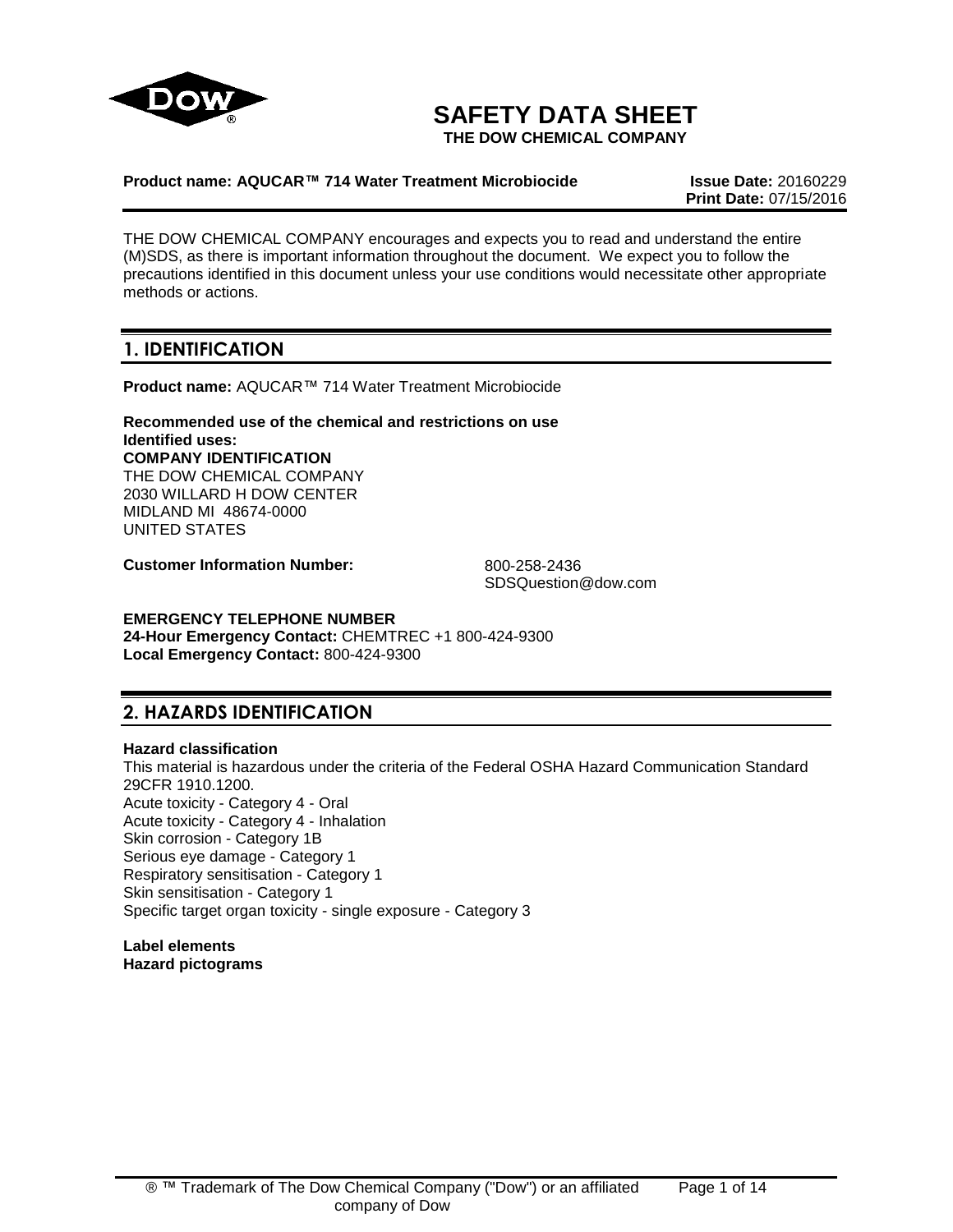

### Signal word: **DANGER!**

### **Hazards**

Harmful if swallowed or if inhaled Causes severe skin burns and eye damage. May cause an allergic skin reaction. May cause allergy or asthma symptoms or breathing difficulties if inhaled. May cause respiratory irritation.

### **Precautionary statements**

#### **Prevention**

Avoid breathing dust/ fume/ gas/ mist/ vapours/ spray. Wash skin thoroughly after handling. Do not eat, drink or smoke when using this product. Use only outdoors or in a well-ventilated area. Contaminated work clothing should not be allowed out of the workplace. Wear protective gloves/ protective clothing/ eye protection/ face protection. In case of inadequate ventilation wear respiratory protection.

### **Response**

IF SWALLOWED: Call a POISON CENTER or doctor/ physician if you feel unwell. Rinse mouth.

IF SWALLOWED: Rinse mouth. Do NOT induce vomiting.

IF ON SKIN (or hair): Remove/ Take off immediately all contaminated clothing. Rinse skin with water/ shower.

IF INHALED: Remove victim to fresh air and keep at rest in a position comfortable for breathing. Immediately call a POISON CENTER or doctor/ physician.

IF IN EYES: Rinse cautiously with water for several minutes. Remove contact lenses, if present and easy to do. Continue rinsing. Immediately call a POISON CENTER or doctor/ physician.

If skin irritation or rash occurs: Get medical advice/ attention.

If experiencing respiratory symptoms: Call a POISON CENTER or doctor/ physician. Wash contaminated clothing before reuse.

## **Storage**

Store in a well-ventilated place. Keep container tightly closed. Store locked up.

## **Disposal**

Dispose of contents/ container to an approved waste disposal plant.

### **Other hazards**

No data available

## **3. COMPOSITION/INFORMATION ON INGREDIENTS**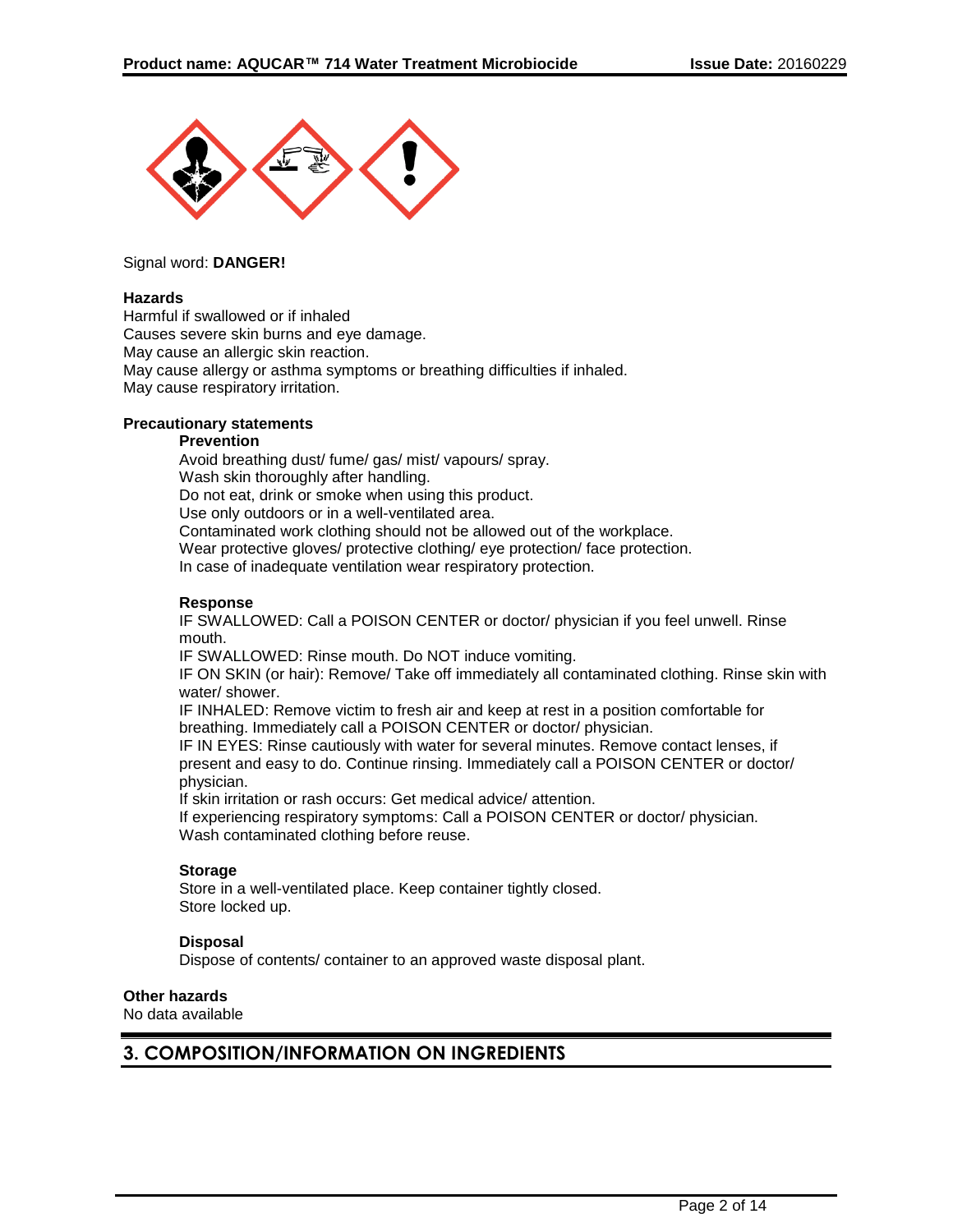This product is a mixture.

| <b>Component</b>                                                          | <b>CASRN</b> | <b>Concentration</b> |
|---------------------------------------------------------------------------|--------------|----------------------|
|                                                                           |              |                      |
| Glutaraldehyde                                                            | 111-30-8     | 14.0%                |
| Water                                                                     | 7732-18-5    | $\leq$ 83.0 %        |
| Quaternary ammonium compounds, benzyl-<br>C12-16-alkyldimethyl, chlorides | 68424-85-1   | 2.5%                 |
| Ethanol                                                                   | 64-17-5      | $\leq$ 0.3 %         |

## **4. FIRST AID MEASURES**

## **Description of first aid measures**

**General advice:** First Aid responders should pay attention to self-protection and use the recommended protective clothing (chemical resistant gloves, splash protection). If potential for exposure exists refer to Section 8 for specific personal protective equipment.

**Inhalation:** Move person to fresh air. If person is not breathing, call an emergency responder or ambulance, then give artificial respiration; if by mouth to mouth use rescuer protection (pocket mask etc). Call a poison control center or doctor for treatment advice. If breathing is difficult, oxygen should be administered by qualified personnel.

**Skin contact:** Take off contaminated clothing. Rinse skin immediately with plenty of water for 15-20 minutes. Call a poison control center or doctor for treatment advice. Wash clothing before reuse. Shoes and other leather items which cannot be decontaminated should be disposed of properly. Suitable emergency safety shower facility should be immediately available.

**Eye contact:** Wash immediately and continuously with flowing water for at least 30 minutes. Remove contact lenses after the first 5 minutes and continue washing. Obtain prompt medical consultation, preferably from an ophthalmologist. Suitable emergency eye wash facility should be immediately available.

**Ingestion:** If the person is fully alert and cooperative, have the person rinse mouth with plenty of water. In cases of ingestion have the person drink 4 to 10 ounces (120-300 mL) of water. Do not induce vomiting. Do not attempt mouth rinse if the person has respiratory distress, altered mental status, or nausea and vomiting. Call a physician and/or transport to emergency facility immediately.

**Most important symptoms and effects, both acute and delayed:** Aside from the information found under Description of first aid measures (above) and Indication of immediate medical attention and special treatment needed (below), any additional important symptoms and effects are described in Section 11: Toxicology Information.

### **Indication of any immediate medical attention and special treatment needed**

**Notes to physician:** Maintain adequate ventilation and oxygenation of the patient. May cause respiratory sensitization or asthma-like symptoms. Bronchodilators, expectorants and antitussives may be of help. Treat bronchospasm with inhaled beta2 agonist and oral or parenteral corticosteroids. Glutaraldehyde may transiently worsen reversible airways obstruction including asthma or reactive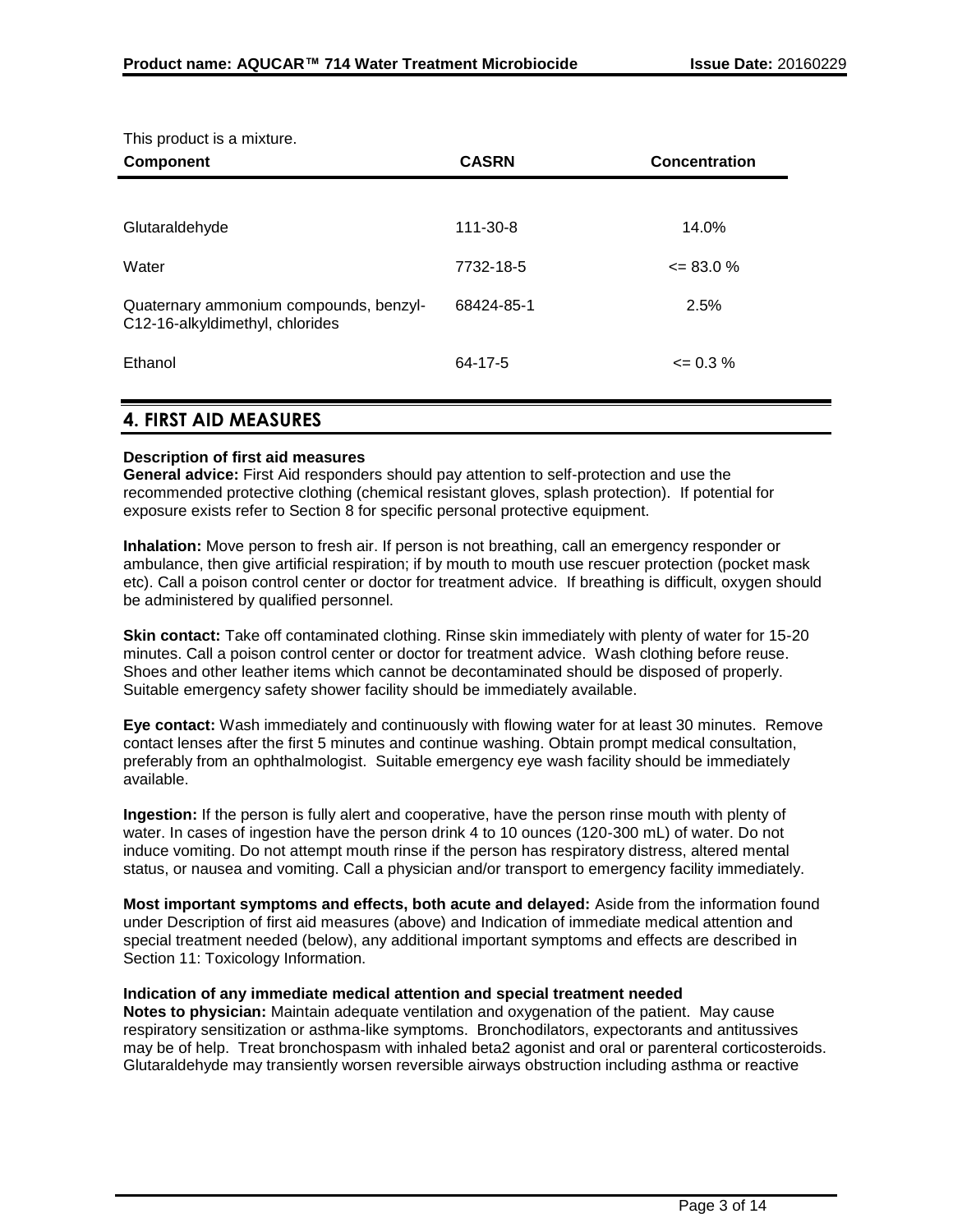airways disease. Exposure to vapors may result in skin sensitization. In sensitized individuals, reexposure to very small amounts of vapor, mist, or liquid may cause a severe allergic skin reaction. Chemical eye burns may require extended irrigation. Obtain prompt consultation, preferably from an ophthalmologist. If burn is present, treat as any thermal burn, after decontamination. Due to irritant properties, swallowing may result in burns/ulceration of mouth, stomach and lower gastrointestinal tract with subsequent stricture. Aspiration of vomitus may cause lung injury. Suggest endotracheal/esophageal control if lavage is done. Probable mucosal damage may contraindicate the use of gastric lavage. No specific antidote. Treatment of exposure should be directed at the control of symptoms and the clinical condition of the patient. Have the Safety Data Sheet, and if available, the product container or label with you when calling a poison control center or doctor, or going for treatment. Excessive exposure may aggravate preexisting asthma and other respiratory disorders (e.g. emphysema, bronchitis, reactive airways dysfunction syndrome).

## **5. FIREFIGHTING MEASURES**

**Suitable extinguishing media:** To extinguish combustible residues of this product use water fog, carbon dioxide, dry chemical or foam.

**Unsuitable extinguishing media:** None known.

## **Special hazards arising from the substance or mixture**

**Hazardous combustion products:** Under fire conditions some components of this product may decompose. The smoke may contain unidentified toxic and/or irritating compounds. Combustion products may include and are not limited to: Carbon monoxide. Carbon dioxide.

**Unusual Fire and Explosion Hazards:** This material will not burn until the water has evaporated. Residue can burn.

### **Advice for firefighters**

**Fire Fighting Procedures:** Keep people away. Isolate fire and deny unnecessary entry. To extinguish combustible residues of this product use water fog, carbon dioxide, dry chemical or foam. Contain fire water run-off if possible. Fire water run-off, if not contained, may cause environmental damage. Review the "Accidental Release Measures" and the "Ecological Information" sections of this (M)SDS.

**Special protective equipment for firefighters:** Wear positive-pressure self-contained breathing apparatus (SCBA) and protective fire fighting clothing (includes fire fighting helmet, coat, trousers, boots, and gloves). Avoid contact with this material during fire fighting operations. If contact is likely, change to full chemical resistant fire fighting clothing with self-contained breathing apparatus. If this is not available, wear full chemical resistant clothing with self-contained breathing apparatus and fight fire from a remote location. For protective equipment in post-fire or non-fire clean-up situations, refer to the relevant sections.

## **6. ACCIDENTAL RELEASE MEASURES**

**Personal precautions, protective equipment and emergency procedures:** Evacuate area. Keep upwind of spill. Ventilate area of leak or spill. Only trained and properly protected personnel must be involved in clean-up operations. Refer to section 7, Handling, for additional precautionary measures. Use appropriate safety equipment. For additional information, refer to Section 8, Exposure Controls and Personal Protection.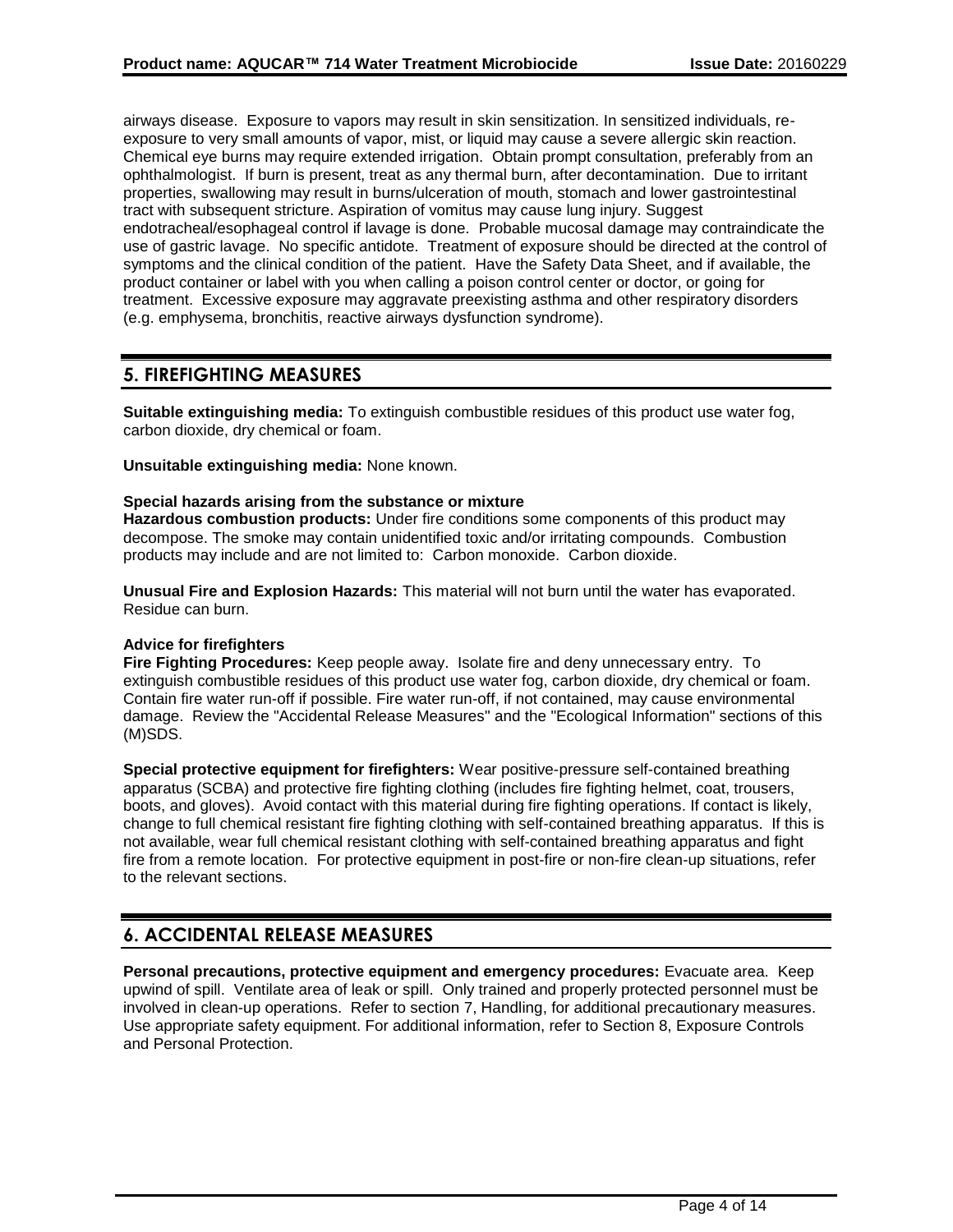**Environmental precautions:** Prevent from entering into soil, ditches, sewers, waterways and/or groundwater. See Section 12, Ecological Information.

**Methods and materials for containment and cleaning up:** Avoid making contact with spilled material, glutaraldehyde will be absorbed by most shoes. Always wear the correct protective equipment, consisting of splashproof monogoggles, or both safety glasses with side shields and a wraparound full-face shield, appropriate gloves and protective clothing. A self-contained breathing apparatus or respirator and absorbents may be necessary, depending on the size of the spill and the adequacy of ventilation. Small spills: Wear the correct protective equipment and cover the liquid with absorbent material. Collect and seal the material and the dirt that has absorbed the spilled material in polyethylene bags and place in a drum for transit to an approved disposal site. Rinse away the remaining spilled material with water to reduce odor, and discharge the rinsate into a municipal or industrial sewer. Large spills: In case of nasal and respiratory irritation, vacate the room immediately. Personnel cleaning up should be trained and equipped with a self-contained breathing apparatus, or an officially approved or certified full-face respirator equipped with an organic vapor cartridge, gloves, and clothing impervious to glutaraldehyde, including rubber boots or shoe protection. Deactivate with sodium bisulfite (2-3 parts (by weight) per part of active substance glutaraldehyde), collect the neutralized liquid and place in a drum for transit to an approved disposal site.

# **7. HANDLING AND STORAGE**

**Precautions for safe handling:** Keep out of reach of children. Do not get in eyes, on skin, on clothing. Do not swallow. Avoid prolonged or repeated contact with skin. Avoid breathing vapor. Keep container closed. Use with adequate ventilation. Wear goggles, protective clothing and butyl or nitrile gloves. Wash thoroughly with soap and water after handling. Remove contaminated clothing and wash before reuse. See Section 8, EXPOSURE CONTROLS AND PERSONAL PROTECTION.

Do not spray or aerosolize the undiluted form of the product. Full personal protective equipment (including skin covering and full-face SCBA respirator) is required for dilutions or mixtures of the product used in a spray application.

**Conditions for safe storage:** Do not store in: Aluminum. Carbon steel. Copper. Mild steel. Iron.

## **8. EXPOSURE CONTROLS/PERSONAL PROTECTION**

### **Control parameters**

Exposure limits are listed below, if they exist.

| <b>Component</b> | Regulation   | Type of listing | <b>Value/Notation</b> |
|------------------|--------------|-----------------|-----------------------|
| Glutaraldehyde   | <b>ACGIH</b> |                 | $0.05$ ppm            |
|                  | <b>ACGIH</b> |                 | <b>DSEN, RSEN</b>     |
| Ethanol          | <b>ACGIH</b> | TWA             | $1,000$ ppm           |
|                  | ACGIH        | <b>STEL</b>     | $1,000$ ppm           |
|                  | OSHA Z-1     | TWA             | 1,900 mg/m3 1,000     |
|                  |              |                 | ppm                   |

## **Exposure controls**

**Engineering controls:** Use engineering controls to maintain airborne level below exposure limit requirements or guidelines. Local exhaust ventilation may be necessary for some operations.

### **Individual protection measures**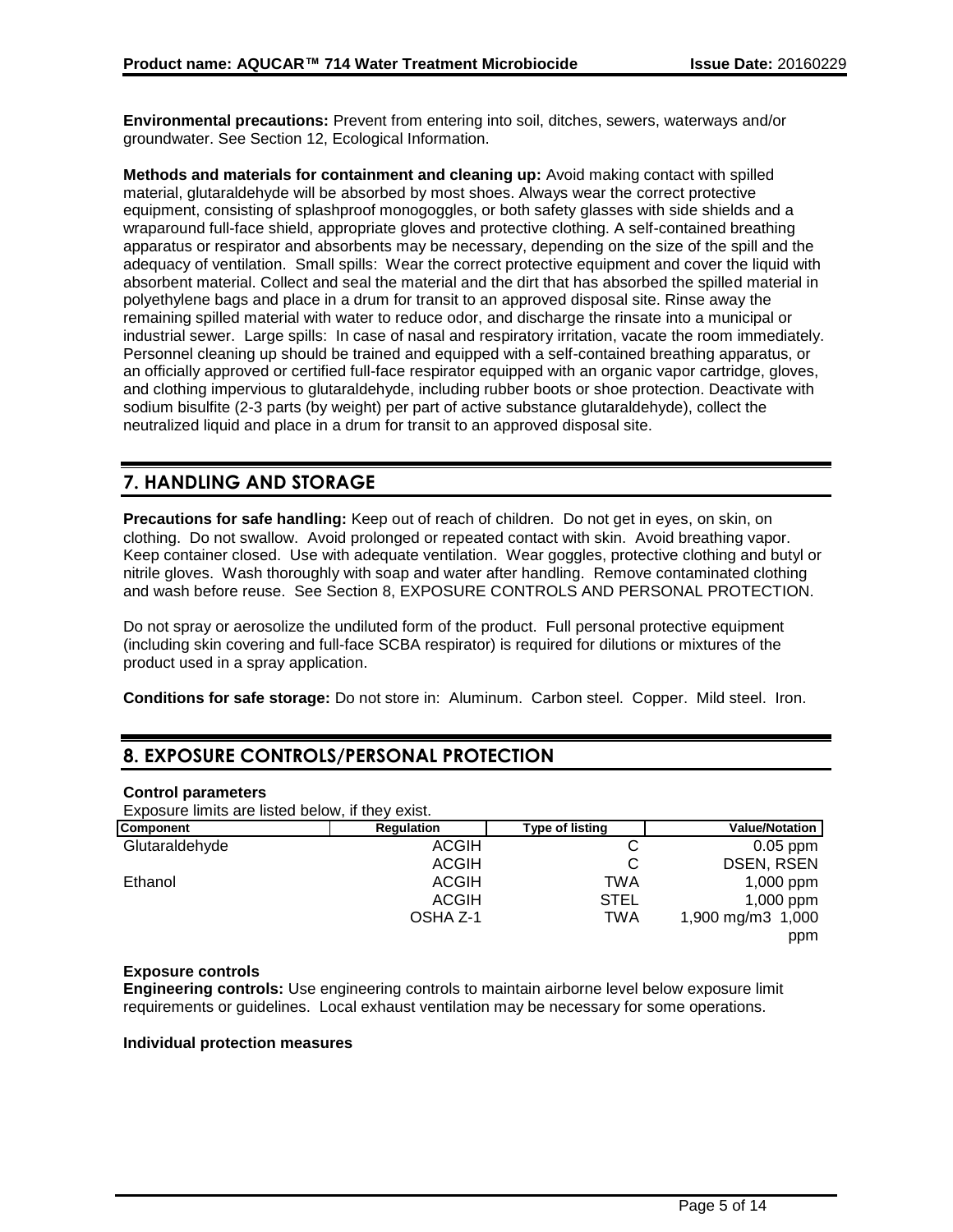**Eye/face protection:** Use chemical goggles. If exposure causes eye discomfort, use a fullface respirator.

## **Skin protection**

**Hand protection:** Use gloves chemically resistant to this material. Examples of preferred glove barrier materials include: Butyl rubber. Examples of acceptable glove barrier materials include: Nitrile/butadiene rubber ("nitrile" or "NBR"). NOTICE: The selection of a specific glove for a particular application and duration of use in a workplace should also take into account all relevant workplace factors such as, but not limited to: Other chemicals which may be handled, physical requirements (cut/puncture protection, dexterity, thermal protection), potential body reactions to glove materials, as well as the instructions/specifications provided by the glove supplier.

**Other protection:** Use protective clothing chemically resistant to this material. Selection of specific items such as face shield, boots, apron, or full body suit will depend on the task. Use chemical protective clothing resistant to this material, when there is any possibility of skin contact.

**Respiratory protection:** Atmospheric levels should be maintained below the exposure guideline. When respiratory protection is required, use an approved air-purifying or positivepressure supplied-air respirator depending on the potential airborne concentration. For operations such as spraying/misting and other conditions such as emergencies where the exposure guideline may be greatly exceeded, use an approved positive-pressure selfcontained breathing apparatus or positive-pressure airline with auxiliary self-contained air supply.

The following should be effective types of air-purifying respirators: Full-face Organic vapor cartridge with a particulate pre-filter.

| Appearance                                      |                                                                        |
|-------------------------------------------------|------------------------------------------------------------------------|
| <b>Physical state</b>                           | Liquid.                                                                |
| Color                                           | Colorless to yellow                                                    |
| Odor                                            | Fruity                                                                 |
| <b>Odor Threshold</b>                           | < 1 ppb Literature                                                     |
| рH                                              | 3.1 - 4.5 Calculated.                                                  |
| <b>Melting point/range</b>                      | Not applicable                                                         |
| <b>Freezing point</b>                           | -3 °C (27 °F) Calculated.                                              |
| Boiling point (760 mmHg)                        | 100.7 °C (213.3 °F) OECD Test Guideline 103                            |
| <b>Flash point</b>                              | closed cup ASTM D 56 None                                              |
| <b>Evaporation Rate (Butyl Acetate</b><br>$= 1$ | 0.8 Calculated.                                                        |
| Flammability (solid, gas)                       | Not applicable to liquids                                              |
| <b>Lower explosion limit</b>                    | No test data available                                                 |
| <b>Upper explosion limit</b>                    | No test data available                                                 |
| <b>Vapor Pressure</b>                           | 0.3 mmHg at 20 °C (68 °F) OECD Test Guideline 104 Active<br>ingredient |
| <b>Relative Vapor Density (air = 1)</b>         | 0.7 Calculated.                                                        |
| Relative Density (water $= 1$ )                 | 1.035 at 20 °C (68 °F) Calculated.                                     |
| <b>Water solubility</b>                         | 100 % at 20 °C (68 °F) EC Method A6                                    |

# **9. PHYSICAL AND CHEMICAL PROPERTIES**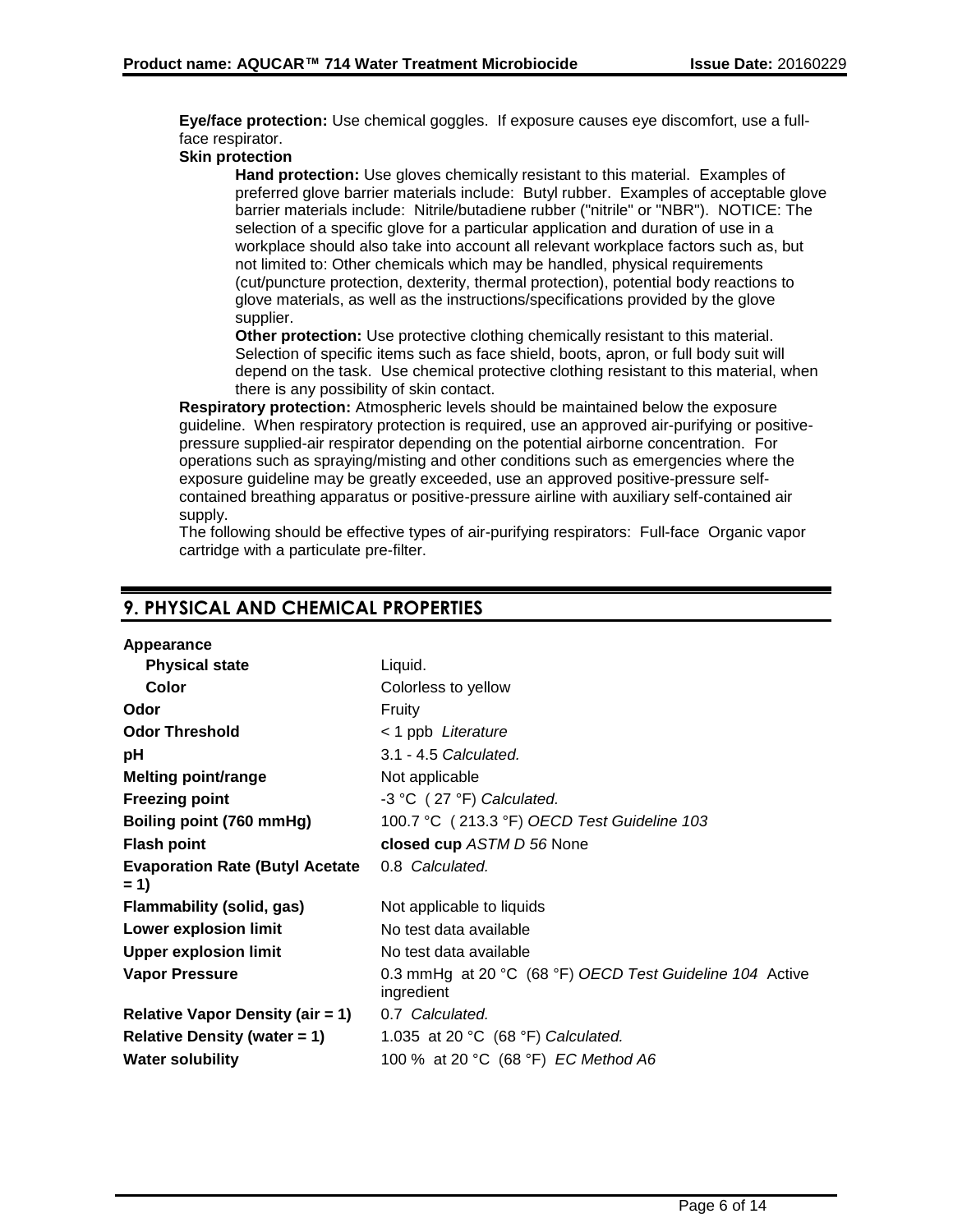| <b>Partition coefficient: n-</b><br>octanol/water | No data available                                 |
|---------------------------------------------------|---------------------------------------------------|
| <b>Auto-ignition temperature</b>                  | No test data available                            |
| <b>Decomposition temperature</b>                  | No test data available                            |
| <b>Dynamic Viscosity</b>                          | 3.2 mPa.s at 20 °C (68 °F) (Brookfield Viscosity) |
| <b>Kinematic Viscosity</b>                        | 3.09 cSt at 20 °C (68 °F) Calculated.             |
| <b>Explosive properties</b>                       | No data available                                 |
| <b>Oxidizing properties</b>                       | No data available                                 |
| <b>Liquid Density</b>                             | 8.62 lb/gln at 20 °C (68 °F) Calculated.          |
| <b>Molecular weight</b>                           | No test data available                            |

NOTE: The physical data presented above are typical values and should not be construed as a specification.

## **10. STABILITY AND REACTIVITY**

**Reactivity:** No dangerous reaction known under conditions of normal use.

**Chemical stability:** Thermally stable at typical use temperatures.

**Possibility of hazardous reactions:** Polymerization will not occur.

**Conditions to avoid:** Active ingredient decomposes at elevated temperatures.

**Incompatible materials:** Avoid contact with: Amines. Ammonia. Strong acids. Strong bases. Strong oxidizers. Avoid contact with metals such as: Aluminum. Carbon steel. Copper. Iron. Mild steel.

**Hazardous decomposition products:** Decomposition products depend upon temperature, air supply and the presence of other materials.

# **11. TOXICOLOGICAL INFORMATION**

*Toxicological information appears in this section when such data is available.*

### **Acute toxicity**

### **Acute oral toxicity**

Low toxicity if swallowed. Swallowing may result in irritation or burns of the mouth, throat, and gastrointestinal tract. Swallowing may result in gastrointestinal irritation or ulceration. Excessive exposure may cause: Headache. Dizziness. Anesthetic effects. Drowsiness. Unconsciousness. Other central nervous system effects.

Single dose oral LD50 has not been determined.

Typical for this family of materials. LD50, Rat, > 900 mg/kg

### **Acute dermal toxicity**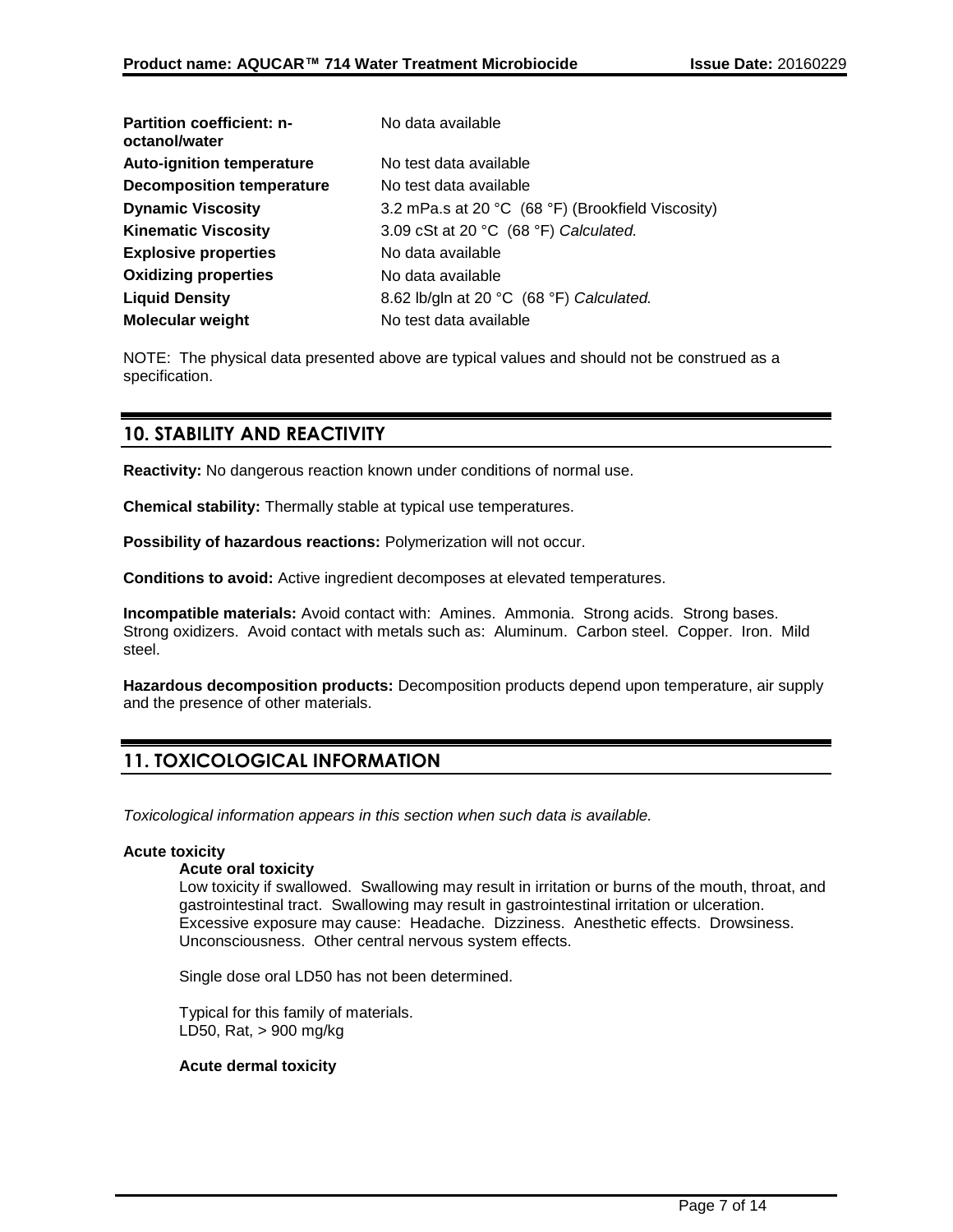Prolonged skin contact is unlikely to result in absorption of harmful amounts.

The dermal LD50 has not been determined.

Typical for this family of materials. LD50, Rabbit, > 16,000 mg/kg

### **Acute inhalation toxicity**

Vapor may cause severe irritation of the upper respiratory tract (nose and throat). Vapor from heated material or mist may cause serious adverse effects, even death. Case reports and medical surveys link asthma and respiratory irritation to glutaraldehyde exposure, primarily in medical personnel. Asthma-like symptoms may occur in people prone to respiratory disorders or other allergies. Asthma-like symptoms may include coughing, difficult breathing and a feeling of tightness in the chest. Occasionally, breathing difficulties may be life threatening. As product: The LC50 has not been determined.

## **Skin corrosion/irritation**

Brief contact may cause skin burns. Symptoms may include pain, severe local redness and tissue damage.

## **Serious eye damage/eye irritation**

May cause severe irritation with corneal injury which may result in permanent impairment of vision, even blindness. Chemical burns may occur.

Vapor may cause eye irritation experienced as mild discomfort and redness.

## **Sensitization**

Skin contact may cause an allergic skin reaction in a small proportion of individuals. Based on information for component(s): Has caused allergic skin reactions when tested in guinea pigs. Has demonstrated the potential for contact allergy in mice.

May cause allergic respiratory response in a small proportion of individuals.

### **Specific Target Organ Systemic Toxicity (Single Exposure)**

Contains component(s) which are classified as specific target organ toxicant, single exposure, category 3.

### **Specific Target Organ Systemic Toxicity (Repeated Exposure)**

Repeated skin contact may result in absorption of amounts which could cause death. May cause nausea and vomiting.

### **Carcinogenicity**

In a NTP chronic 2-year inhalation study on glutaraldehyde, no carcinogenicity was seen in rats or in mice. An increase in large granular lymphocytes in Fischer rats dosed with glutaraldehyde for two years was random or a secondary carcinogenic effect due to a modifying influence on the occurrence of this common neoplasm in this rat strain.

### **Teratogenicity**

For glutaraldehyde: Has been toxic to the fetus in laboratory animals at doses toxic to the mother. Did not cause birth defects in laboratory animals.

### **Reproductive toxicity**

For glutaraldehyde: In animal studies, did not interfere with reproduction.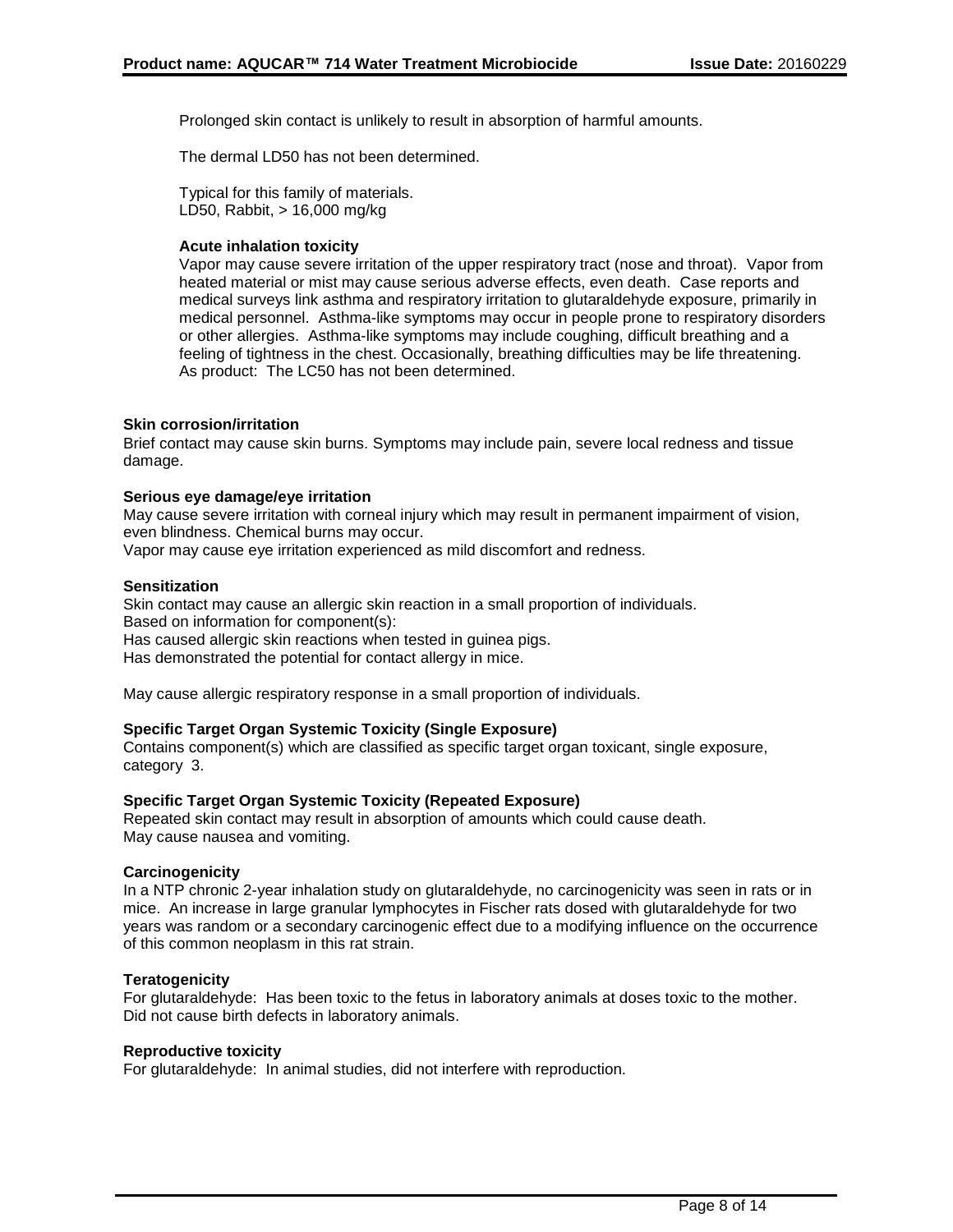### **Mutagenicity**

For glutaraldehyde: In vitro genetic toxicity studies were negative in some cases and positive in other cases. Animal genetic toxicity studies were predominantly negative.

### **Aspiration Hazard**

Aspiration into the lungs may occur during ingestion or vomiting, causing tissue damage or lung injury.

### **COMPONENTS INFLUENCING TOXICOLOGY:**

#### **Glutaraldehyde**

**Acute inhalation toxicity** LC50, Rat, female, 4 Hour, dust/mist, 0.28 mg/l

LC50, Rat, male, 4 Hour, dust/mist, 0.35 mg/l

#### **Quaternary ammonium compounds, benzyl-C12-16-alkyldimethyl, chlorides**

**Acute inhalation toxicity** The LC50 has not been determined.

### **Ethanol**

**Acute inhalation toxicity** LC50, Rat, 4 Hour, vapour, 124.7 mg/l

# **12. ECOLOGICAL INFORMATION**

*Ecotoxicological information appears in this section when such data is available.*

#### **Toxicity**

### **Acute toxicity to fish**

Material is moderately toxic to aquatic organisms on an acute basis (LC50/EC50 between 1 and 10 mg/L in the most sensitive species tested).

LC50, Oncorhynchus mykiss (rainbow trout), static test, 96 Hour, 25 mg/l, OECD Test Guideline 203 or Equivalent

LC50, Lepomis macrochirus (Bluegill sunfish), static test, 96 Hour, 13 mg/l, OECD Test Guideline 203 or Equivalent

#### **Acute toxicity to aquatic invertebrates**

LC50, Daphnia magna (Water flea), static test, 48 Hour, 3.5 mg/l, OECD Test Guideline 202 or **Equivalent** 

### **Acute toxicity to algae/aquatic plants**

For Glutaraldehyde. NOEC, Desmodesmus subspicatus (Scenedesmus subspicatus), 72 Hour, Growth rate inhibition, 0.025 mg/l

#### **Chronic aquatic toxicity Chronic toxicity to aquatic invertebrates** For Glutaraldehyde.

Page 9 of 14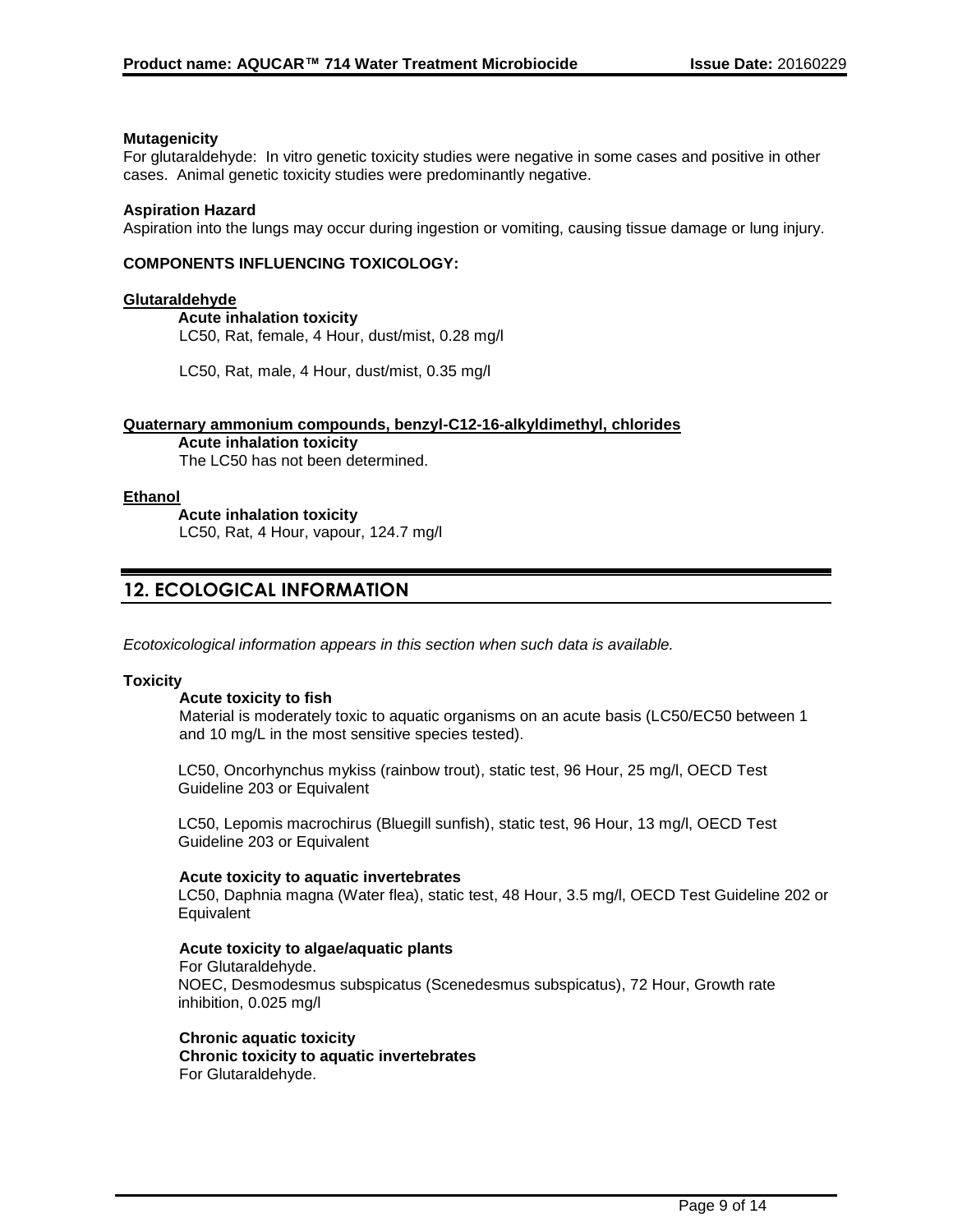NOEC, water flea Daphnia magna, flow-through test, 21 d, number of offspring, 0.12 mg/l

For Quaternary ammonium compounds, benzyl-C12-16-alkyldimethyl, chlorides. NOEC, Daphnia magna (Water flea), 21 d, 0.0042 mg/l

## **Toxicity to Above Ground Organisms**

Material is practically non-toxic to birds on an acute basis (LD50 > 2000 mg/kg). Material is practically non-toxic to birds on a dietary basis (LC50 > 5000 ppm).

oral LD50, Anas platyrhynchos (Mallard duck), 28 d, 2,109 mg/kg

dietary LC50, Anas platyrhynchos (Mallard duck), 8 d, > 5,620 ppm

dietary LC50, Colinus virginianus (Bobwhite quail), 5 d, > 5,620 ppm

### **Persistence and degradability**

### **Glutaraldehyde**

**Biodegradability:** Material is readily biodegradable. Passes OECD test(s) for ready biodegradability. 10-day Window: Pass **Biodegradation:** 73 % **Exposure time:** 9 d **Method:** OECD Test Guideline 301A or Equivalent 10-day Window: Not applicable **Biodegradation:** 73 % **Exposure time:** 28 d **Method:** OECD Test Guideline 306 or Equivalent

### **Theoretical Oxygen Demand:** 1.92 mg/mg

## **Biological oxygen demand (BOD)**

| <b>Incubation</b><br>Time | <b>BOD</b> |
|---------------------------|------------|
| 5 d                       | 28 %       |
| 10 d                      | 57 - 63 %  |

### **Photodegradation**

**Test Type:** Half-life (indirect photolysis) **Sensitizer:** OH radicals **Atmospheric half-life:** 2.74 Hour **Method:** Estimated.

### **Quaternary ammonium compounds, benzyl-C12-16-alkyldimethyl, chlorides**

**Biodegradability:** Material is expected to be readily biodegradable. 10-day Window: Pass **Biodegradation:** > 95.5 % **Exposure time:** 28 d **Method:** OECD Test Guideline 301B or Equivalent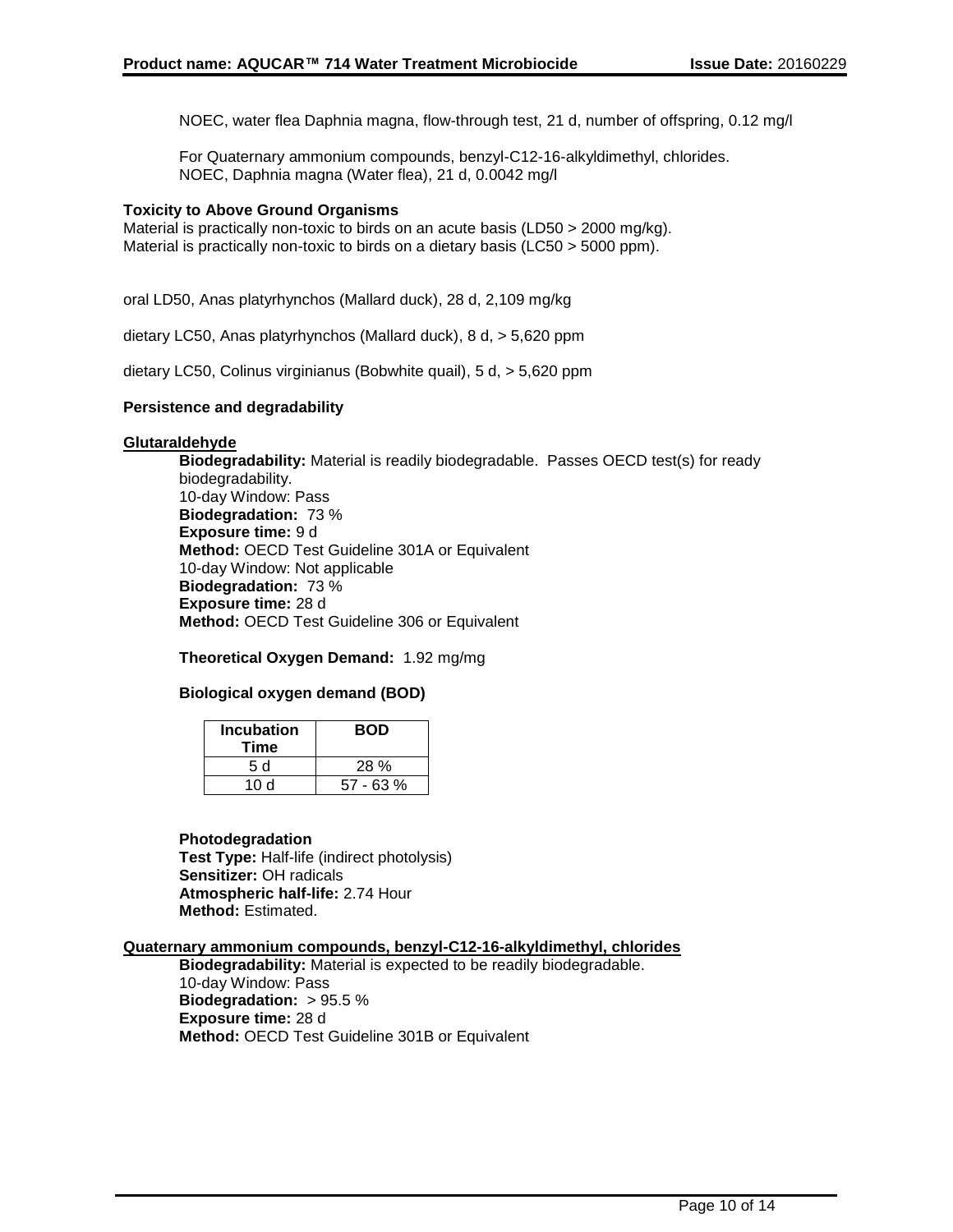**Biodegradation:** > 99 % **Exposure time:** 7 d **Method:** OECD Test Guideline 302A or Equivalent

**Biodegradation:** > 90 % **Method:** OECD Test Guideline 303A or Equivalent

## **Ethanol**

**Biodegradability:** Material is readily biodegradable. Passes OECD test(s) for ready biodegradability. 10-day Window: Pass **Biodegradation:** > 70 % **Exposure time:** 5 d **Method:** OECD Test Guideline 301D or Equivalent

**Theoretical Oxygen Demand:** 2.08 mg/mg

## **Photodegradation**

**Test Type:** Half-life (indirect photolysis) **Sensitizer:** OH radicals **Atmospheric half-life:** 2.99 d **Method:** Estimated.

## **Bioaccumulative potential**

## **Glutaraldehyde**

**Bioaccumulation:** Bioconcentration potential is low (BCF < 100 or Log Pow < 3). **Partition coefficient: n-octanol/water(log Pow):** -0.333 Measured

## **Quaternary ammonium compounds, benzyl-C12-16-alkyldimethyl, chlorides**

**Bioaccumulation:** Bioconcentration potential is low (BCF < 100 or Log Pow < 3). **Bioconcentration factor (BCF):** 33.3 Lepomis macrochirus (Bluegill sunfish) 60 d Measured

### **Ethanol**

**Bioaccumulation:** Bioaccumulation is unlikely. Bioconcentration potential is low (BCF < 100 or Log Pow  $<$  3).

**Partition coefficient: n-octanol/water(log Pow):** -0.31 Measured

## **Mobility in soil**

### **Glutaraldehyde**

Potential for mobility in soil is high (Koc between 50 and 150). Given its very low Henry's constant, volatilization from natural bodies of water or moist soil is not expected to be an important fate process. **Partition coefficient(Koc):** 120 - 500 Estimated.

### **Quaternary ammonium compounds, benzyl-C12-16-alkyldimethyl, chlorides**

No relevant data found.

### **Ethanol**

Potential for mobility in soil is very high (Koc between 0 and 50). **Partition coefficient(Koc):** 1.0 Estimated.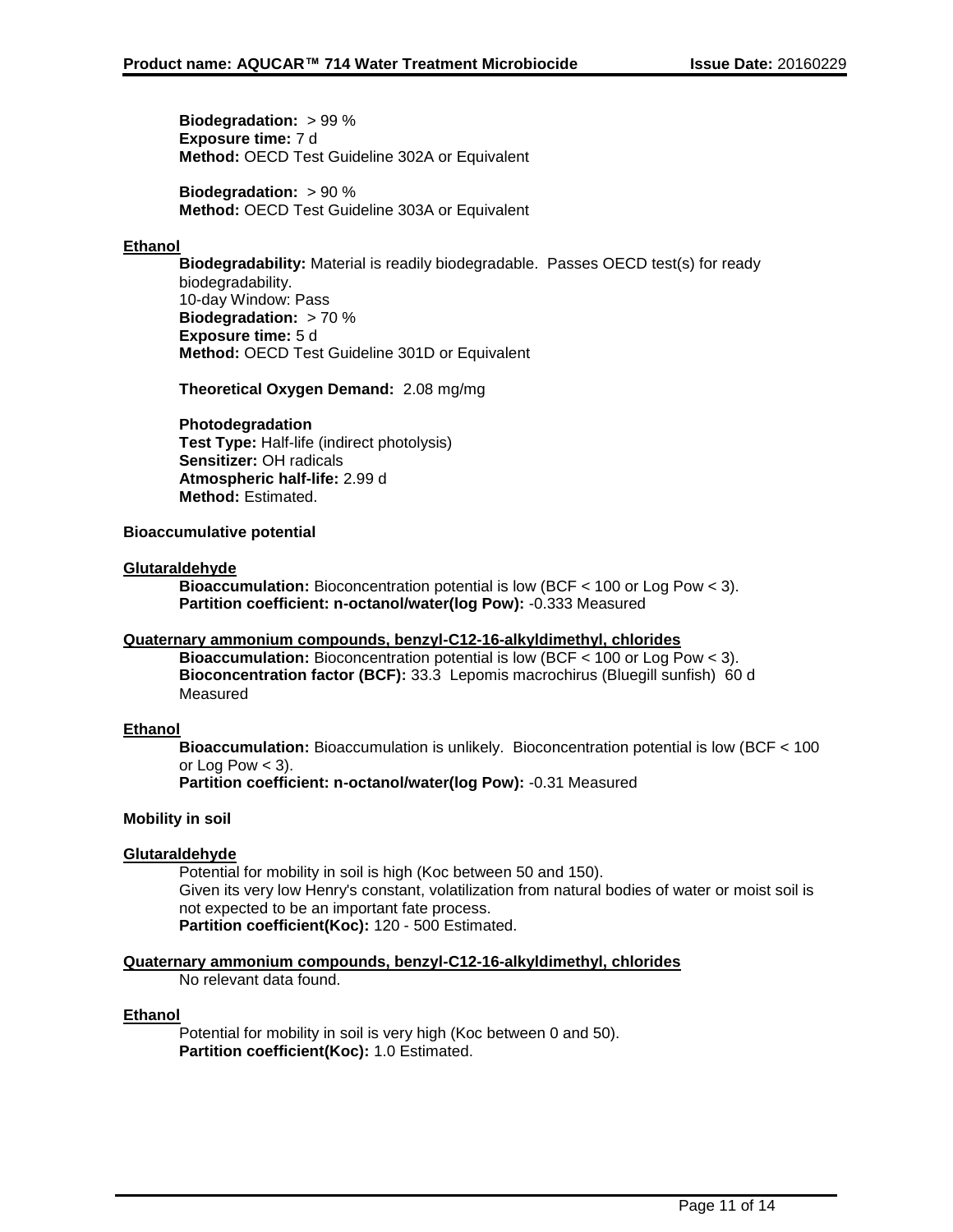# **13. DISPOSAL CONSIDERATIONS**

**Disposal methods:** DO NOT DUMP INTO ANY SEWERS, ON THE GROUND, OR INTO ANY BODY OF WATER. All disposal practices must be in compliance with all Federal, State/Provincial and local laws and regulations. Regulations may vary in different locations. Waste characterizations and compliance with applicable laws are the responsibility solely of the waste generator. AS YOUR SUPPLIER, WE HAVE NO CONTROL OVER THE MANAGEMENT PRACTICES OR MANUFACTURING PROCESSES OF PARTIES HANDLING OR USING THIS MATERIAL. THE INFORMATION PRESENTED HERE PERTAINS ONLY TO THE PRODUCT AS SHIPPED IN ITS INTENDED CONDITION AS DESCRIBED IN MSDS SECTION: Composition Information. FOR UNUSED & UNCONTAMINATED PRODUCT, the preferred options include sending to a licensed, permitted: Incinerator or other thermal destruction device.

## **14. TRANSPORT INFORMATION**

**DOT**

| Proper shipping name | Corrosive liquid, acidic, organic, n.o.s. (Glutaraldehyde) |
|----------------------|------------------------------------------------------------|
| UN number            | UN 3265                                                    |
| <b>Class</b>         |                                                            |
| <b>Packing group</b> |                                                            |

## **Classification for SEA transport (IMO-IMDG):**

| Proper shipping name                                                                                        | CORROSIVE LIQUID, ACIDIC, ORGANIC,                                        |
|-------------------------------------------------------------------------------------------------------------|---------------------------------------------------------------------------|
|                                                                                                             | N.O.S. (Glutaraldehyde)                                                   |
| <b>UN number</b>                                                                                            | UN 3265                                                                   |
| <b>Class</b>                                                                                                | 8                                                                         |
| Packing group                                                                                               | Ш                                                                         |
| <b>Marine pollutant</b>                                                                                     | Quaternary ammonium compounds, benzyl-C12-16-<br>alkyldimethyl, chlorides |
| <b>Transport in bulk</b><br>according to Annex I or II<br>of MARPOL 73/78 and the<br><b>IBC or IGC Code</b> | Consult IMO regulations before transporting ocean bulk                    |
| Classification for AIR transport (IATA/ICAO):                                                               |                                                                           |
| Proper shipping name                                                                                        | Corrosive liquid, acidic, organic, n.o.s. (Glutaraldehyde)                |
| <b>UN number</b>                                                                                            | <b>UN 3265</b>                                                            |
| <b>Class</b>                                                                                                | 8                                                                         |
| Packing group                                                                                               | Ш                                                                         |

This information is not intended to convey all specific regulatory or operational requirements/information relating to this product. Transportation classifications may vary by container volume and may be influenced by regional or country variations in regulations. Additional transportation system information can be obtained through an authorized sales or customer service representative. It is the responsibility of the transporting organization to follow all applicable laws, regulations and rules relating to the transportation of the material.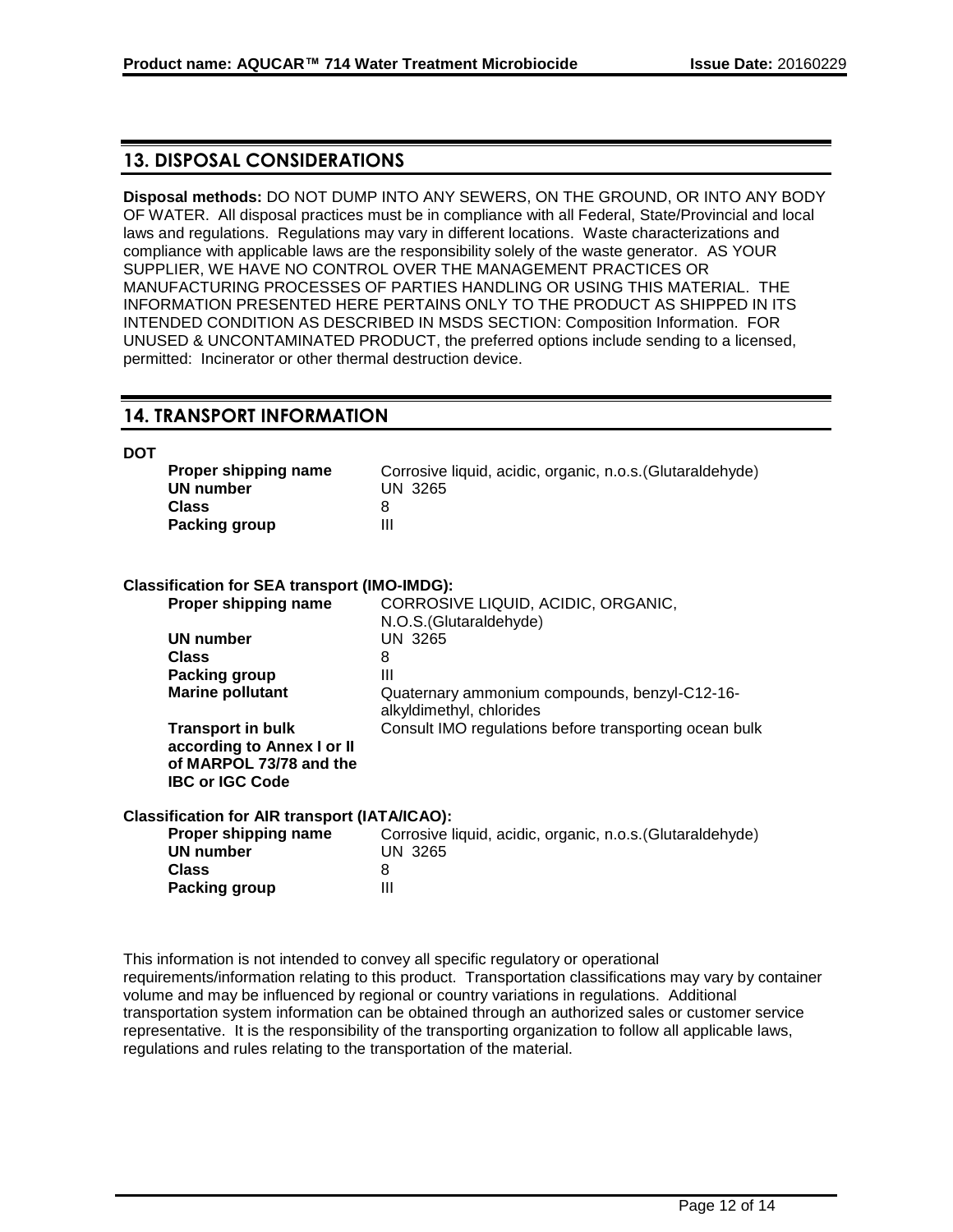# **15. REGULATORY INFORMATION**

## **OSHA Hazard Communication Standard**

This product is a "Hazardous Chemical" as defined by the OSHA Hazard Communication Standard, 29 CFR 1910.1200.

# **Superfund Amendments and Reauthorization Act of 1986 Title III (Emergency Planning and Community Right-to-Know Act of 1986) Sections 311 and 312**

Acute Health Hazard

### **Superfund Amendments and Reauthorization Act of 1986 Title III (Emergency Planning and Community Right-to-Know Act of 1986) Section 313**

This material does not contain any chemical components with known CAS numbers that exceed the threshold (De Minimis) reporting levels established by SARA Title III, Section 313.

## **Pennsylvania Worker and Community Right-To-Know Act:**

The following chemicals are listed because of the additional requirements of Pennsylvania law:

| <b>Components</b> | <b>CASRN</b> |
|-------------------|--------------|
| Glutaraldehyde    | 111-30-8     |

## **California Proposition 65 (Safe Drinking Water and Toxic Enforcement Act of 1986)**

To the best of our knowledge, this product does not contain chemicals at levels which require reporting under this statute.

## **United States TSCA Inventory (TSCA)**

This product contains chemical substance(s) exempt from U.S. EPA TSCA Inventory requirements. It is regulated as a pesticide subject to Federal Insecticide, Fungicide, and Rodenticide Act (FIFRA) requirements.

### **Federal Insecticide, Fungicide and Rodenticide Act**

EPA Registration Number: 464-700

This chemical is a pesticide product registered by the Environmental Protection Agency and is subject to certain labeling requirements under federal pesticide law. These requirements differ from the classification criteria and hazard information required for safety data sheets, and for workplace labels of non-pesticide chemicals. Following is the hazard information as required on the pesticide label:

### DANGER

**Corrosive** Causes irreversible eye damage Causes skin irritation Harmful if inhaled Harmful if swallowed Harmful if absorbed through skin Prolonged or frequently repeated skin contact may cause allergic reactions in some individuals. Causes asthmatic signs and symptoms in hyper-reactive individuals. This pesticide is toxic to fish, aquatic invertebrates, oysters and shrimp